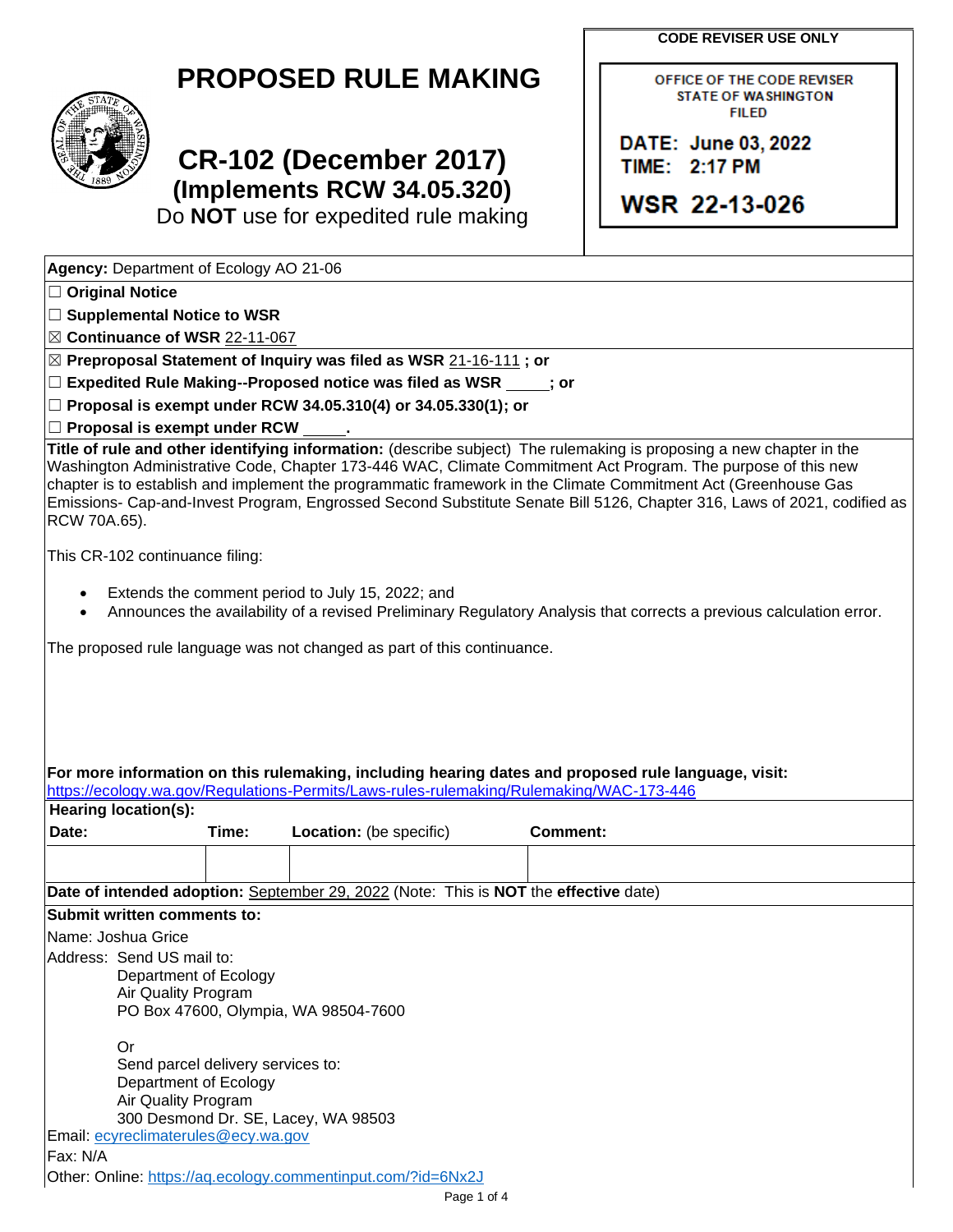| By (date) July 15, 2022                                                                    |                                           |                                                                                                                |                              |  |  |
|--------------------------------------------------------------------------------------------|-------------------------------------------|----------------------------------------------------------------------------------------------------------------|------------------------------|--|--|
| Assistance for persons with disabilities:                                                  |                                           |                                                                                                                |                              |  |  |
| Contact Ecology ADA Coordinator                                                            |                                           |                                                                                                                |                              |  |  |
| Phone: 360-407-6831                                                                        |                                           |                                                                                                                |                              |  |  |
| Fax: N/A                                                                                   |                                           |                                                                                                                |                              |  |  |
|                                                                                            |                                           | TTY: For Washington Relay Service or TTY call 711 or 877-833-6341.                                             |                              |  |  |
|                                                                                            | Email: ecyADAcoordinator@ecy.wa.gov       |                                                                                                                |                              |  |  |
|                                                                                            |                                           | Other: Visit https://ecology.wa.gov/accessibility for more information.                                        |                              |  |  |
| By (date) June 16, 2022                                                                    |                                           |                                                                                                                |                              |  |  |
|                                                                                            |                                           | Purpose of the proposal and its anticipated effects, including any changes in existing rules:                  |                              |  |  |
|                                                                                            |                                           |                                                                                                                |                              |  |  |
|                                                                                            |                                           |                                                                                                                |                              |  |  |
|                                                                                            |                                           |                                                                                                                |                              |  |  |
|                                                                                            |                                           |                                                                                                                |                              |  |  |
| <b>Reasons supporting proposal:</b>                                                        |                                           |                                                                                                                |                              |  |  |
|                                                                                            |                                           |                                                                                                                |                              |  |  |
|                                                                                            |                                           |                                                                                                                |                              |  |  |
|                                                                                            |                                           |                                                                                                                |                              |  |  |
|                                                                                            |                                           |                                                                                                                |                              |  |  |
|                                                                                            |                                           | Statutory authority for adoption: RCW 70A.65.220 Adoption of Rules                                             |                              |  |  |
|                                                                                            |                                           |                                                                                                                |                              |  |  |
|                                                                                            |                                           |                                                                                                                |                              |  |  |
|                                                                                            |                                           | Statute being implemented: RCW 70A.65.060 through 70A.65.210 (Climate Commitment Act - Cap and Invest Program) |                              |  |  |
|                                                                                            |                                           |                                                                                                                |                              |  |  |
|                                                                                            |                                           |                                                                                                                |                              |  |  |
| Is rule necessary because of a:                                                            |                                           |                                                                                                                |                              |  |  |
| Federal Law?                                                                               |                                           |                                                                                                                | $\Box$ Yes<br>$\boxtimes$ No |  |  |
|                                                                                            | <b>Federal Court Decision?</b>            |                                                                                                                | $\Box$ Yes<br>$\boxtimes$ No |  |  |
| <b>State Court Decision?</b>                                                               |                                           |                                                                                                                | $\Box$ Yes<br>$\boxtimes$ No |  |  |
| If yes, CITATION:                                                                          |                                           |                                                                                                                |                              |  |  |
|                                                                                            |                                           | Agency comments or recommendations, if any, as to statutory language, implementation, enforcement, and fiscal  |                              |  |  |
| matters:                                                                                   |                                           |                                                                                                                |                              |  |  |
|                                                                                            |                                           |                                                                                                                |                              |  |  |
|                                                                                            |                                           |                                                                                                                |                              |  |  |
|                                                                                            |                                           |                                                                                                                |                              |  |  |
|                                                                                            |                                           | Name of proponent: (person or organization) Department of Ecology                                              | $\Box$ Private               |  |  |
|                                                                                            |                                           |                                                                                                                | $\Box$ Public                |  |  |
|                                                                                            |                                           |                                                                                                                | ⊠ Governmental               |  |  |
|                                                                                            | Name of agency personnel responsible for: |                                                                                                                |                              |  |  |
|                                                                                            | Name                                      | <b>Office Location</b>                                                                                         | Phone                        |  |  |
|                                                                                            |                                           |                                                                                                                |                              |  |  |
| Drafting:                                                                                  | <b>Kay Shirey</b>                         | Lacey, WA                                                                                                      | 564-200-2372                 |  |  |
| Implementation:                                                                            | <b>Luke Martland</b>                      | Lacey, WA                                                                                                      | 360-764-3666                 |  |  |
| Enforcement:                                                                               | <b>Luke Martland</b>                      | Lacey, WA                                                                                                      | 360-764-3666                 |  |  |
|                                                                                            |                                           | Is a school district fiscal impact statement required under RCW 28A.305.135?                                   | $\Box$ Yes<br>$\boxtimes$ No |  |  |
| If yes, insert statement here:                                                             |                                           |                                                                                                                |                              |  |  |
|                                                                                            |                                           |                                                                                                                |                              |  |  |
| The public may obtain a copy of the school district fiscal impact statement by contacting: |                                           |                                                                                                                |                              |  |  |
| Name: N/A                                                                                  |                                           |                                                                                                                |                              |  |  |
| Address: N/A                                                                               |                                           |                                                                                                                |                              |  |  |
|                                                                                            | Phone: N/A                                |                                                                                                                |                              |  |  |
| Fax: N/A                                                                                   |                                           |                                                                                                                |                              |  |  |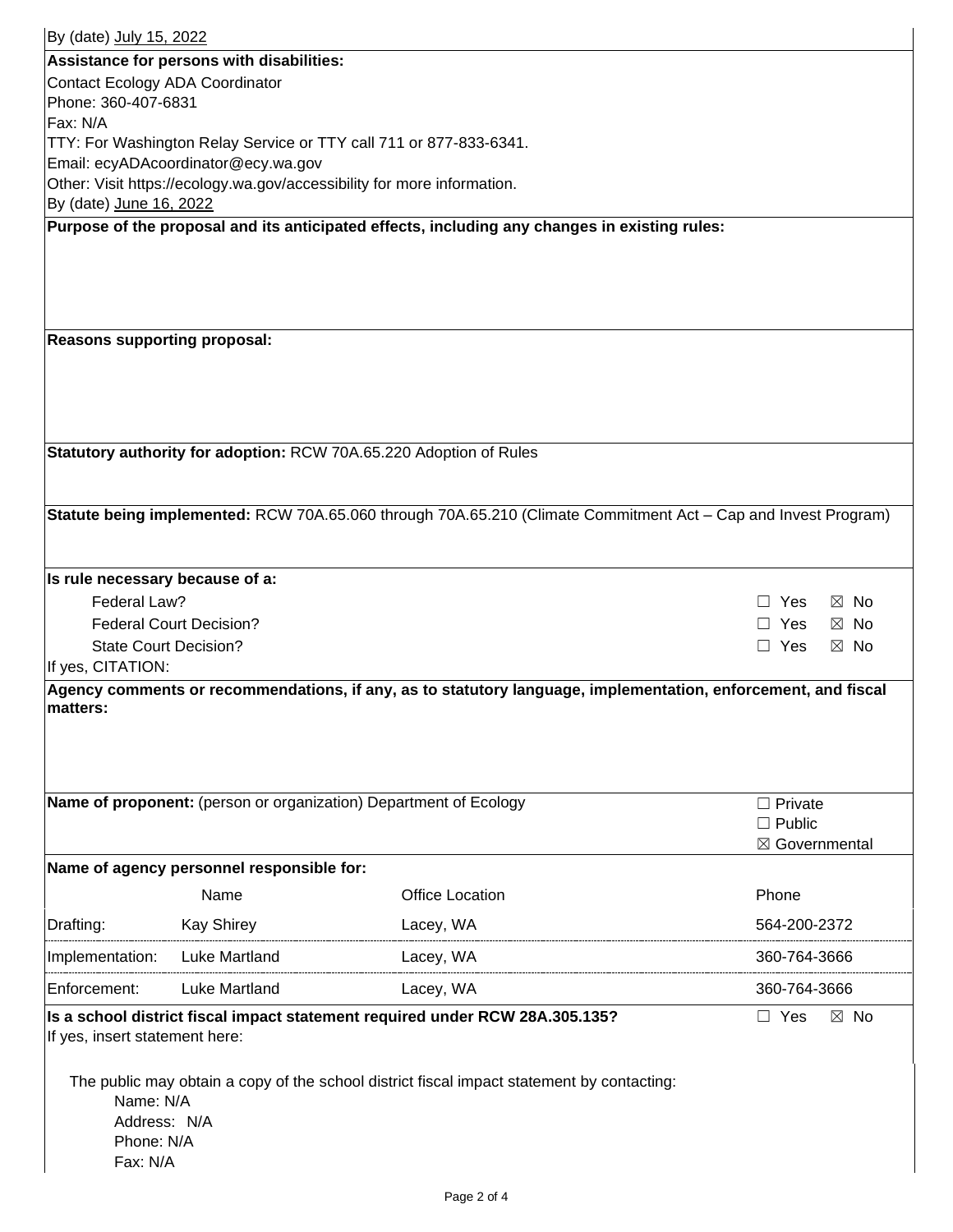|               | TTY: N/A                                                                                                                                                                                                                                                              |        |                                                                                                                                                                                                                                                                                                                                                                                                                                                                                                                                                                                                                                                                                                                |  |  |  |
|---------------|-----------------------------------------------------------------------------------------------------------------------------------------------------------------------------------------------------------------------------------------------------------------------|--------|----------------------------------------------------------------------------------------------------------------------------------------------------------------------------------------------------------------------------------------------------------------------------------------------------------------------------------------------------------------------------------------------------------------------------------------------------------------------------------------------------------------------------------------------------------------------------------------------------------------------------------------------------------------------------------------------------------------|--|--|--|
|               | Email: N/A<br>Other: N/A                                                                                                                                                                                                                                              |        |                                                                                                                                                                                                                                                                                                                                                                                                                                                                                                                                                                                                                                                                                                                |  |  |  |
|               | Is a cost-benefit analysis required under RCW 34.05.328?                                                                                                                                                                                                              |        |                                                                                                                                                                                                                                                                                                                                                                                                                                                                                                                                                                                                                                                                                                                |  |  |  |
|               | $\boxtimes$ Yes: A preliminary cost-benefit analysis may be obtained by contacting:                                                                                                                                                                                   |        |                                                                                                                                                                                                                                                                                                                                                                                                                                                                                                                                                                                                                                                                                                                |  |  |  |
|               | Name: Joshua Grice                                                                                                                                                                                                                                                    |        |                                                                                                                                                                                                                                                                                                                                                                                                                                                                                                                                                                                                                                                                                                                |  |  |  |
|               | Address: Department of Ecology                                                                                                                                                                                                                                        |        |                                                                                                                                                                                                                                                                                                                                                                                                                                                                                                                                                                                                                                                                                                                |  |  |  |
|               | Air Quality Program                                                                                                                                                                                                                                                   |        |                                                                                                                                                                                                                                                                                                                                                                                                                                                                                                                                                                                                                                                                                                                |  |  |  |
|               | PO Box 47600, Olympia, WA 98504-7600                                                                                                                                                                                                                                  |        |                                                                                                                                                                                                                                                                                                                                                                                                                                                                                                                                                                                                                                                                                                                |  |  |  |
|               | Phone: 360-280-6566                                                                                                                                                                                                                                                   |        |                                                                                                                                                                                                                                                                                                                                                                                                                                                                                                                                                                                                                                                                                                                |  |  |  |
|               | Fax: N/A                                                                                                                                                                                                                                                              |        |                                                                                                                                                                                                                                                                                                                                                                                                                                                                                                                                                                                                                                                                                                                |  |  |  |
|               | TTY: For Washington Relay Service or TTY call 711 or 877-833-6341                                                                                                                                                                                                     |        |                                                                                                                                                                                                                                                                                                                                                                                                                                                                                                                                                                                                                                                                                                                |  |  |  |
|               | Email: ecyreclimaterules@ecy.wa.gov                                                                                                                                                                                                                                   |        |                                                                                                                                                                                                                                                                                                                                                                                                                                                                                                                                                                                                                                                                                                                |  |  |  |
|               | rulemaking/Rulemaking/WAC-173-446.                                                                                                                                                                                                                                    |        | Other: The cost-benefit analysis is included in the revised Preliminary Regulatory Analysis. This revised report<br>corrects a previous calculation error that resulted in overestimation of costs and benefits, each by the same<br>amount. In the previous version of this report, allowance prices were inadvertently applied to no cost allowances,<br>resulting in identically higher allowance purchase costs and allowance market revenues. This correction does not<br>result from a change in the proposed rule language, and does not impact net benefits or the conclusions. The<br>revised Preliminary Regulatory Analysis is available at: https://ecology.wa.gov/Regulations-Permits/Laws-rules- |  |  |  |
| $\square$ No: | Please explain:                                                                                                                                                                                                                                                       |        |                                                                                                                                                                                                                                                                                                                                                                                                                                                                                                                                                                                                                                                                                                                |  |  |  |
|               | Regulatory Fairness Act Cost Considerations for a Small Business Economic Impact Statement:                                                                                                                                                                           |        |                                                                                                                                                                                                                                                                                                                                                                                                                                                                                                                                                                                                                                                                                                                |  |  |  |
|               | chapter 19.85 RCW). Please check the box for any applicable exemption(s):                                                                                                                                                                                             |        | This rule proposal, or portions of the proposal, may be exempt from requirements of the Regulatory Fairness Act (see                                                                                                                                                                                                                                                                                                                                                                                                                                                                                                                                                                                           |  |  |  |
| adopted.      | adopted solely to conform and/or comply with federal statute or regulations. Please cite the specific federal statute or<br>Citation and description:                                                                                                                 |        | $\Box$ This rule proposal, or portions of the proposal, is exempt under RCW 19.85.061 because this rule making is being<br>regulation this rule is being adopted to conform or comply with, and describe the consequences to the state if the rule is not<br>$\Box$ This rule proposal, or portions of the proposal, is exempt because the agency has completed the pilot rule process                                                                                                                                                                                                                                                                                                                         |  |  |  |
|               | defined by RCW 34.05.313 before filing the notice of this proposed rule.                                                                                                                                                                                              |        |                                                                                                                                                                                                                                                                                                                                                                                                                                                                                                                                                                                                                                                                                                                |  |  |  |
|               | adopted by a referendum.                                                                                                                                                                                                                                              |        | $\Box$ This rule proposal, or portions of the proposal, is exempt under the provisions of RCW 15.65.570(2) because it was                                                                                                                                                                                                                                                                                                                                                                                                                                                                                                                                                                                      |  |  |  |
|               | $\Box$ This rule proposal, or portions of the proposal, is exempt under RCW 19.85.025(3). Check all that apply:                                                                                                                                                       |        |                                                                                                                                                                                                                                                                                                                                                                                                                                                                                                                                                                                                                                                                                                                |  |  |  |
| $\Box$        | RCW 34.05.310 (4)(b)                                                                                                                                                                                                                                                  | $\Box$ | RCW 34.05.310 (4)(e)                                                                                                                                                                                                                                                                                                                                                                                                                                                                                                                                                                                                                                                                                           |  |  |  |
|               | (Internal government operations)                                                                                                                                                                                                                                      |        | (Dictated by statute)                                                                                                                                                                                                                                                                                                                                                                                                                                                                                                                                                                                                                                                                                          |  |  |  |
| $\Box$        | RCW 34.05.310 (4)(c)                                                                                                                                                                                                                                                  | $\Box$ | RCW 34.05.310 (4)(f)                                                                                                                                                                                                                                                                                                                                                                                                                                                                                                                                                                                                                                                                                           |  |  |  |
|               | (Incorporation by reference)                                                                                                                                                                                                                                          |        | (Set or adjust fees)                                                                                                                                                                                                                                                                                                                                                                                                                                                                                                                                                                                                                                                                                           |  |  |  |
| $\Box$        | RCW 34.05.310 (4)(d)                                                                                                                                                                                                                                                  | $\Box$ | RCW 34.05.310 (4)(g)                                                                                                                                                                                                                                                                                                                                                                                                                                                                                                                                                                                                                                                                                           |  |  |  |
|               | (Correct or clarify language)                                                                                                                                                                                                                                         |        | ((i) Relating to agency hearings; or (ii) process                                                                                                                                                                                                                                                                                                                                                                                                                                                                                                                                                                                                                                                              |  |  |  |
|               |                                                                                                                                                                                                                                                                       |        | requirements for applying to an agency for a license                                                                                                                                                                                                                                                                                                                                                                                                                                                                                                                                                                                                                                                           |  |  |  |
|               |                                                                                                                                                                                                                                                                       |        | or permit)                                                                                                                                                                                                                                                                                                                                                                                                                                                                                                                                                                                                                                                                                                     |  |  |  |
|               | $\boxtimes$ This rule proposal, or portions of the proposal, is exempt under RCW 19.85.025(4).                                                                                                                                                                        |        |                                                                                                                                                                                                                                                                                                                                                                                                                                                                                                                                                                                                                                                                                                                |  |  |  |
|               | and benefits; the Small Business Economic Impact Statement was also revised to be consistent with these corrected<br>rules-rulemaking/Rulemaking/WAC-173-446<br>The following explanation of exemptions is unchanged from the original CR-102 filing (WSR 22-11-067). |        | Explanation of exemptions, if necessary: The revised Preliminary Regulatory Analysis includes corrected calculations to costs<br>calculations. The revised Preliminary Regulatory Analysis is available at: https://ecology.wa.gov/Regulations-Permits/Laws-                                                                                                                                                                                                                                                                                                                                                                                                                                                   |  |  |  |
|               |                                                                                                                                                                                                                                                                       |        |                                                                                                                                                                                                                                                                                                                                                                                                                                                                                                                                                                                                                                                                                                                |  |  |  |

The analyses required under the RFA, and their inclusion in a Small Business Economic Impact Statement, are based on whether the proposed rule would impose compliance costs on small businesses. A rule is otherwise exempt from these analyses under RCW 19.85.025(4).

Based on available information, we did not identify any small businesses that would be covered entities and therefore required to comply with the proposed rule. The average business that is likely to be a covered entity under the proposed rule employs 19,273 people. However, we do not have full information concerning all potential covered entities. For example,